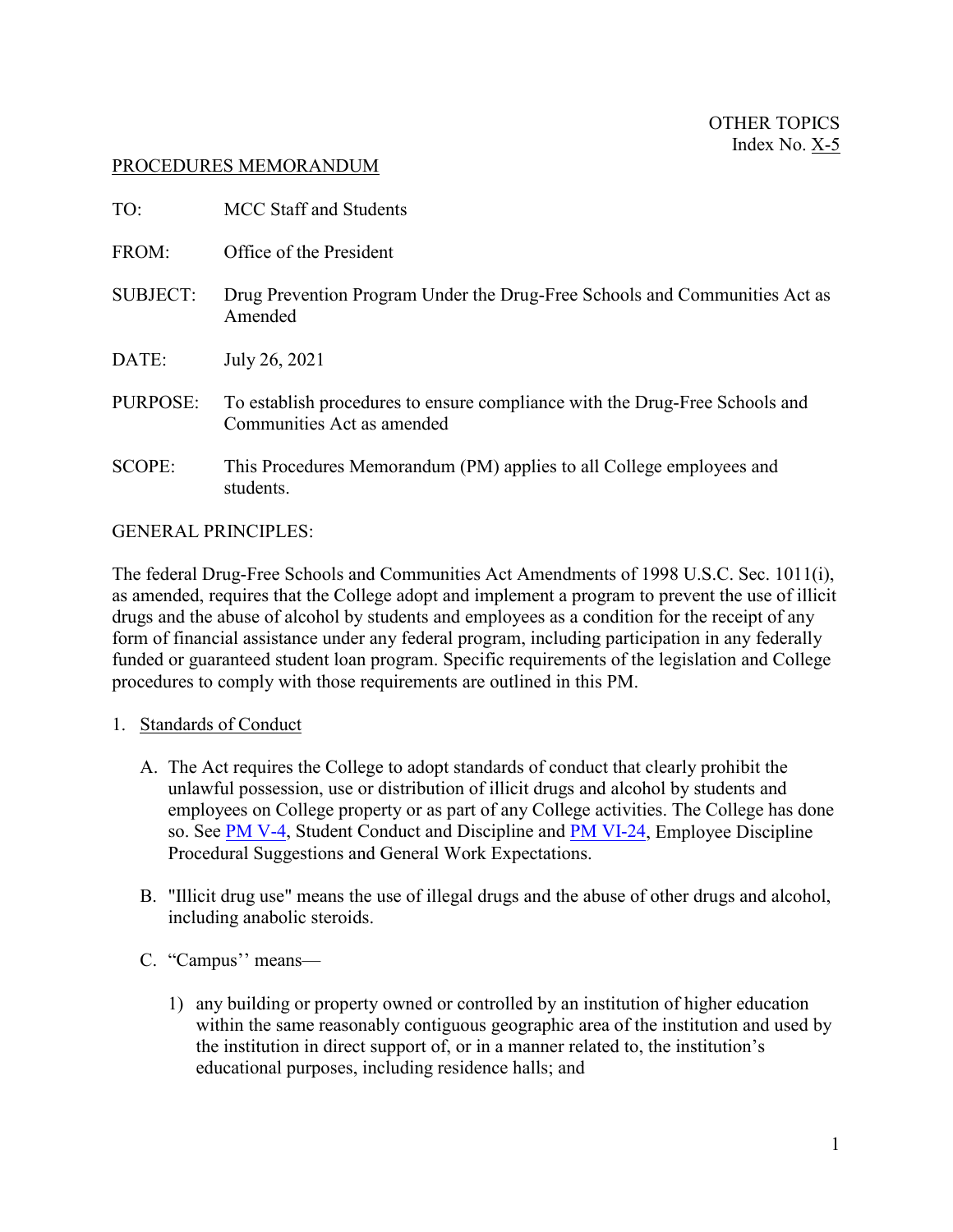2) property within the same reasonably contiguous geographic area of the institution that is owned by the institution but controlled by another person, is used by students, and supports institutional purposes (such as a food or other retail vendor).

### 2. Annual Distribution of Notice to Students And Employees

- A. The Act requires the annual distribution of a notice of the standards of conduct to each employee and to each student who is taking one or more classes for any kind of academic credit, except for continuing education units. The notice must contain:
	- 1) A description of the applicable legal sanctions under local, state, or federal law for the unlawful possession or distribution of illicit drugs and alcohol
	- 2) A description of the health risks associated with the use of illicit drugs and the abuse of alcohol
	- 3) A description of any drug or alcohol counseling, treatment, or rehabilitation or reentry programs that are available to employees or students
	- 4) A clear statement that the College will impose sanctions on students and employees (consistent with local, state, and federal law), and a description of those sanctions, up to and including expulsion or termination of employment and referral for prosecution, for violations of the standards of conduct.

# 3. Responsibility for Notice and Notice Distribution

- A. The College Chief of Police, in concert with the Director of Labor Relations/General Counsel, the Vice President for Student Affairs, and the Vice President of Human Resources, will develop a notice to comply with the requirements of paragraph 2 above. Said notice will be reviewed annually to ensure compliance with the law. Using the most cost-efficient distribution method, the College Chief of Police, or his/her designee, will be responsible for distributing such notice annually to current College employees and to students enrolled in credit courses, except for continuing education units. Human Resources will provide a copy of the notice to employees hired during the interim between annual notice distributions. At the beginning of each academic quarter, the College Chief of Police, or his/her designee, will distribute the notice to students who enroll in credit courses during the interim between annual notice distributions.
- 4. Disciplinary Records
	- A. Employees Depending on the situation, the College Chief of Police or his/her designee, the Director of Labor Relations/General Counsel, or the Vice President of Human Resources will investigate allegations of employees' illicit drug use (as defined in this PM). The Vice President of Human Resources will retain records concerning each employee disciplined, or whose conduct is investigated, for violations or alleged violations of the standards of conduct as referenced in paragraph 1 of this PM. Such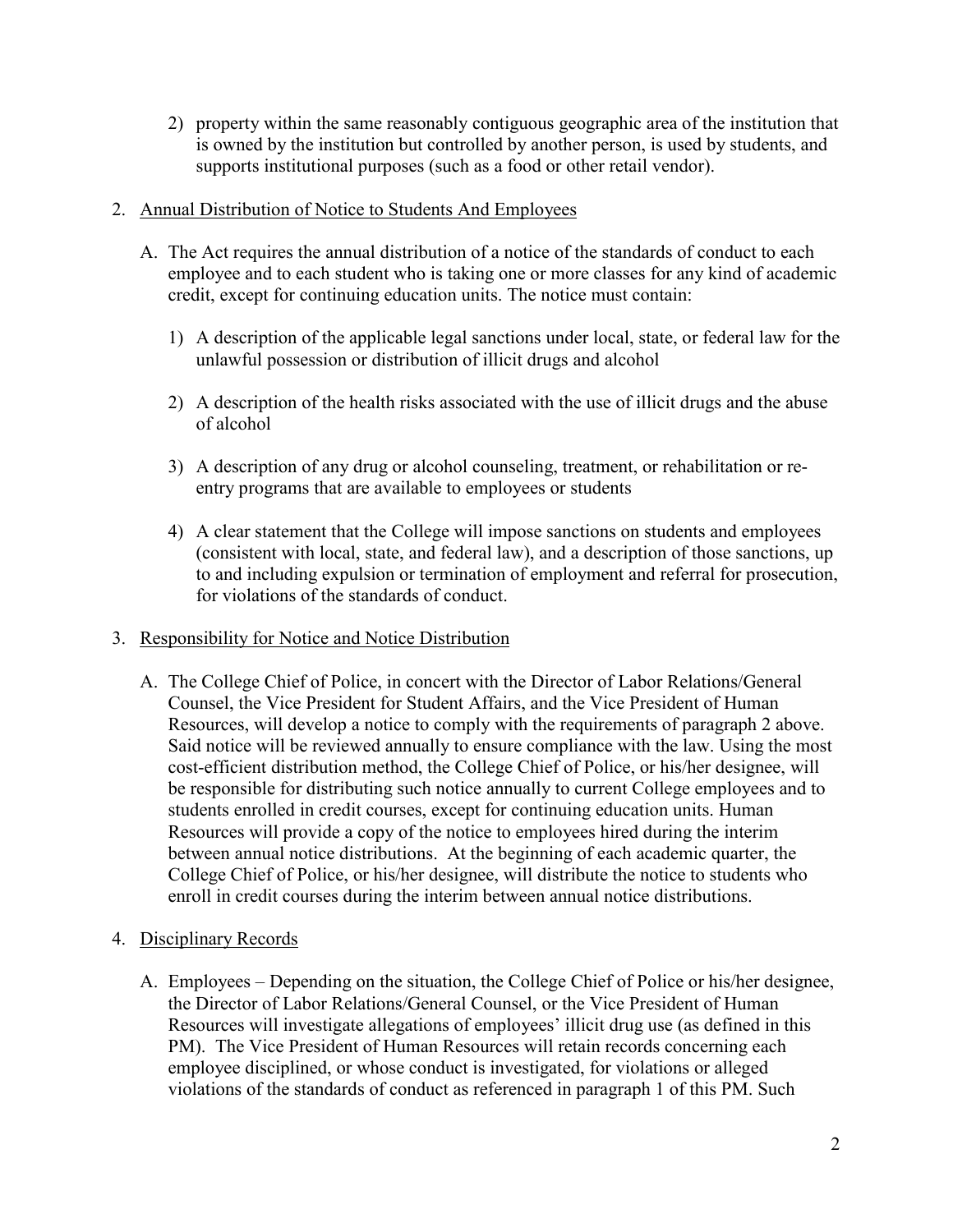records shall include the name of each employee disciplined or investigated, the date(s) of the discipline or investigation, and the related disciplinary records that may be retrieved for future reference.

B. Students – Depending on the situation, the College Chief of Police or his/her designee, the Director of Labor Relations/General Counsel, or the Vice President for Student Affairs will investigate allegations of students' illicit drug use (as defined in this PM). The Vice President for Student Affairs will retain records concerning each student disciplined, or whose conduct was investigated, for violations or alleged violations of the standards of conduct as referenced in paragraph 1 of this PM. Such records shall include the name of each student disciplined or investigated, the date(s) of the discipline or investigation, and the related disciplinary records that may be retrieved for future reference.

# 5. Biennial Review

- A. During the fall of every even-numbered year, the College Chief of Police or his/her designee, the Director of Labor Relations/General Counsel, the Vice President for Student Affairs, and the Vice President of Human Resources shall jointly conduct a review of the above-described drug prevention program. The purposes of such review shall be to:
	- 1) Determine the effectiveness of the drug prevention program and to recommend, and pursue the implementation of, changes to the program if any are deemed necessary;
	- 2) Determine the number of drug and alcohol-related incidents and fatalities that occur on the institution's campuses as defined in paragraph 1 of this PM or as part of any of the institution's activities, and are reported to campus officials;
	- 3) Determine the number and type of sanctions that are imposed by the institution as a result of drug and alcohol-related incidents and fatalities on the institution's campuses or as part of any of the institution's activities; and
	- 4) Ensure that disciplinary sanctions are consistently enforced. (Firm but fair imposition of disciplinary sanctions upon students and employees who violate College standards of conduct relating to drug and alcohol use is essential to maintaining appropriate learning and working environments. Sanctions may be tailored in individual cases to reflect the severity of the violations.)
- B. By the end of each even-numbered year in which a review is conducted, the aforementioned report outlining the results of the review and recommendations for program changes, if any, will be presented to the College President.
- 6. Other Recordkeeping Requirements
	- A. The Vice President of Human Resources and the Vice President for Student Affairs will maintain in their respective offices copies of the following documents as they relate to